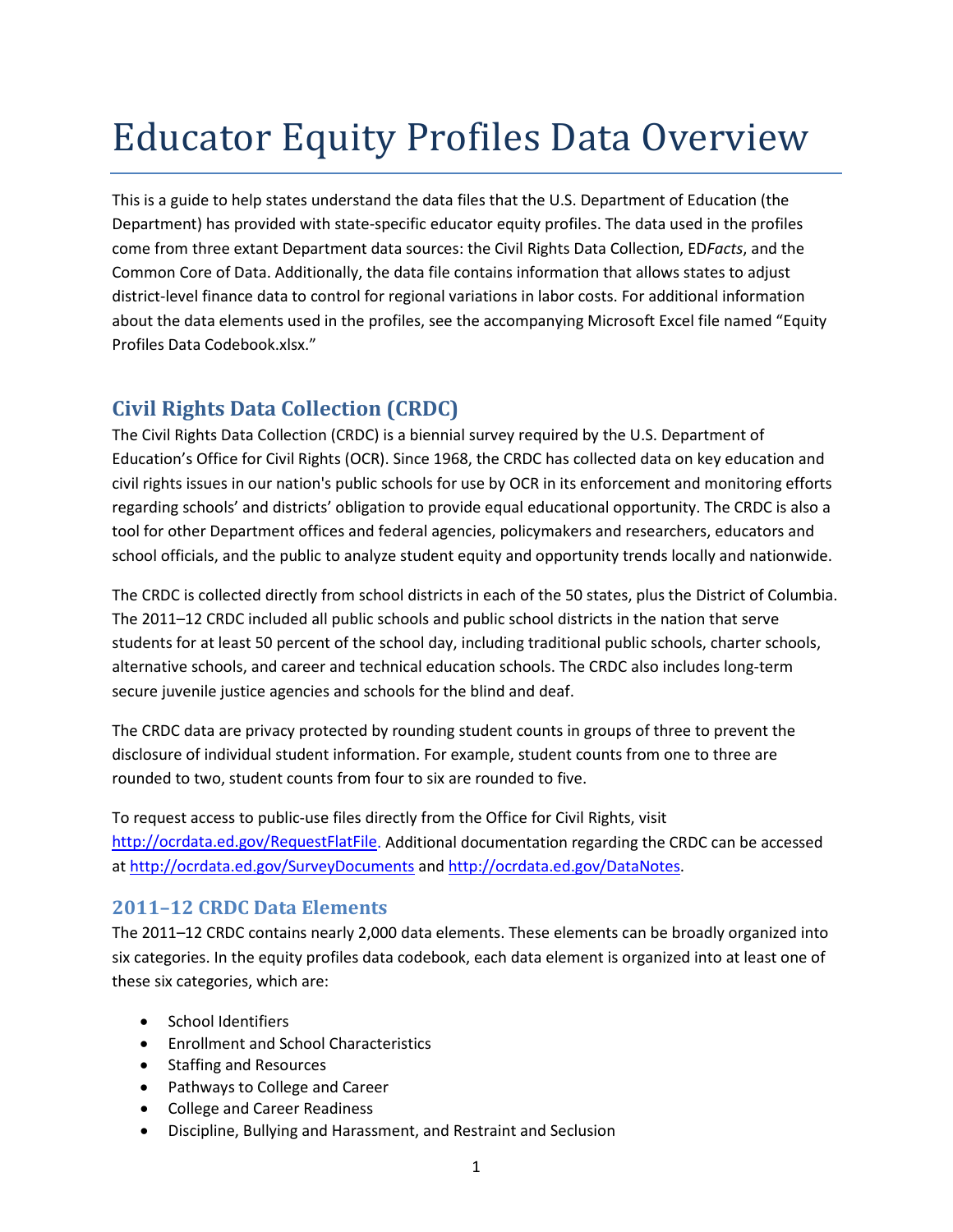#### **ED***Facts*

ED*Facts* is a U.S. Department of Education initiative to put performance data at the center of policy, management and budget decisions for all K–12 educational programs. ED*Facts* centralizes performance data supplied by K–12 state education agencies (SEAs) with other data assets, such as financial grant information, within the Department to enable better analysis and use in policy development, planning and management.

ED Data Express [\(http://eddataexpress.ed.gov\)](http://eddataexpress.ed.gov/) provides a tool to create tables and download Excel files of state and national data. A complete overview of ED*Facts* data may be accessed at [http://www2.ed.gov/about/inits/ed/edfacts/edfacts-overview.pdf.](http://www2.ed.gov/about/inits/ed/edfacts/edfacts-overview.pdf)

#### **Classes taught by Highly Qualified Teachers**

In the equity profiles, the Department used school-level data on classes taught by highly qualified teachers. These data are submitted to the Department by states and are not available publicly; however, states should be able to access these data directly from their ED*Facts* coordinating office and may also access documentation describing these data elements on the ED*Facts* website:

- Elementary classes:<http://www2.ed.gov/about/inits/ed/edfacts/eden/non-xml/c063-8-0.doc>
- Secondary classes:<http://www2.ed.gov/about/inits/ed/edfacts/eden/non-xml/c064-8-0.doc>

## **Common Core of Data (CCD)**

The Common Core of Data (CCD) is a program of the U.S. Department of Education's National Center for Education Statistics that annually collects fiscal and non-fiscal data about all public schools, public school districts, and state education agencies in the United States. The data are supplied by state education agency officials and include information that describes schools and school districts, including name, address, and phone number; descriptive information about students and staff, including demographics; and fiscal data, including revenues and current expenditures.

To learn more about the CCD and access full documentation of the data elements, visit <http://nces.ed.gov/ccd/> an[d http://nces.ed.gov/ccd/pubschuniv.asp.](http://nces.ed.gov/ccd/pubschuniv.asp)

# **Comparable Wage Index (CWI)**

The Comparable Wage Index (CWI) is a measure of the systematic, regional variations in the salaries of college graduates who are not educators. The CWI can be used to adjust district-level finance data in order to make better comparisons across geographic areas.

While not a true cost-of-living adjustment, the basic premise of the comparable wage index (CWI) is that all types of workers—including teachers—demand higher wages in areas with a higher cost of living. By measuring systematic differences in the cost of labor, the CWI therefore accounts for much of the uncontrollable variation in education expenditures, such as teacher salaries.